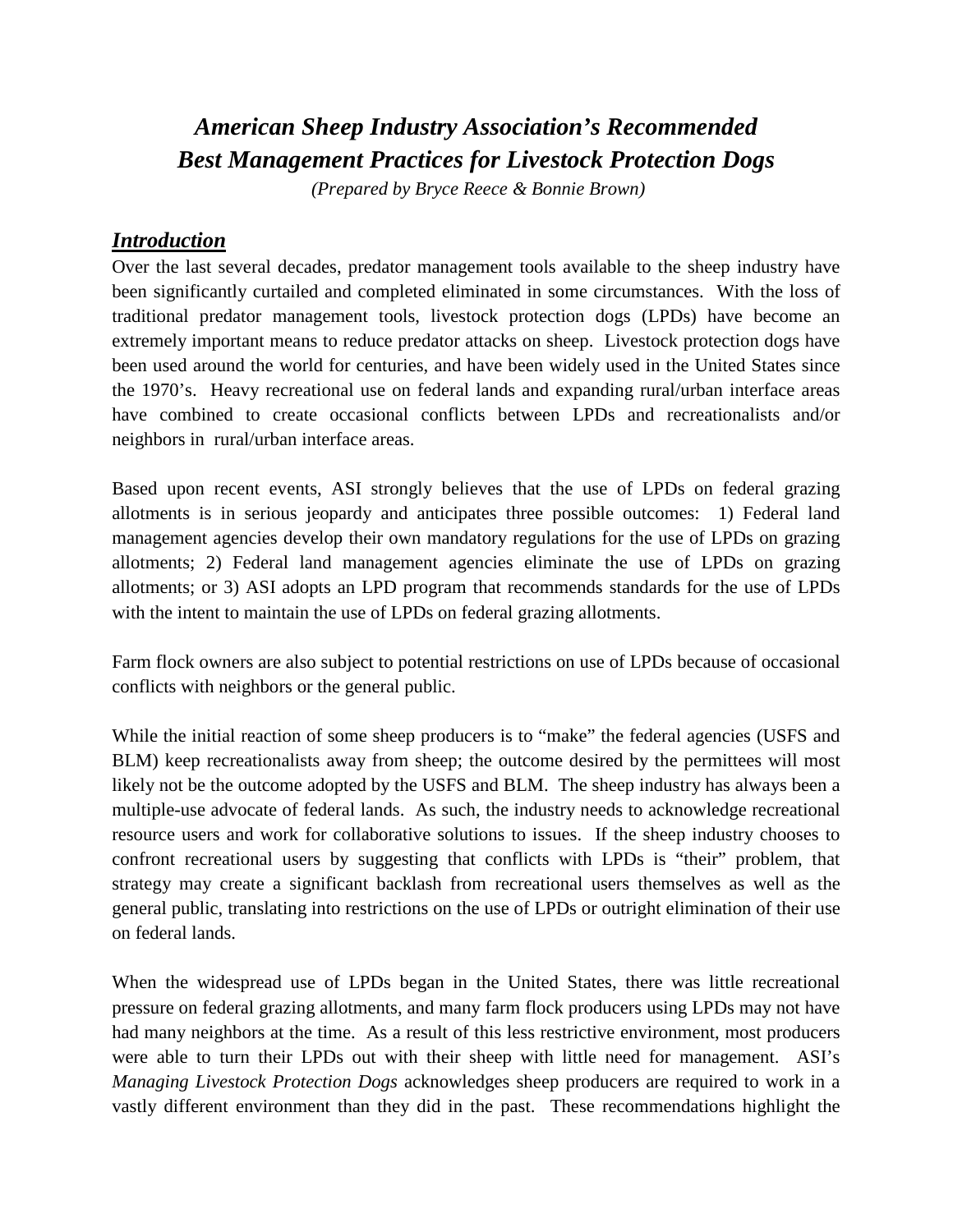need for active management of LPDs and give producers management tools that will help reduce conflicts.

# *Purpose*

The purpose of ASI's *Management Tips* is to help sheep producers optimize the use of their LPDs while minimizing potential conflicts with neighbors and other users of federal lands. In the event of an LPD/recreationalist conflict, demonstration of compliance with industry approved management suggestions could help deflect claims of negligence toward the LPD owner.

Implementing these management tools helps to maintain positive relationships between the LPD owner, grazing allotment agencies, recreationalists, neighbors to LPD owners and the sheep industry as a whole.

These management tips are geared toward reducing conflicts. Not every management recommendation is applicable to every situation. Conflicts are occurring on federal grazing allotments as well as small flock farms and private property situations; therefore, it is prudent to provide recommendations for both private land and federal grazing scenarios.

## *Fundamental Program Principles*

ASI's *Management Tips LPDs* are based on the following beliefs:

- $\checkmark$  LPDs are vital predator management tools for sheep producers, and ASI will continue working to protect and promote the use of LPDs.
- $\checkmark$  Sheep producers operate in increasingly complex environments. Increased recreational pressure on federal grazing allotments and more development in rural areas create potential conflict between LPDs and people. This trend will continue to put pressure on all sheep operations that utilize this vital resource. Since sheep operators are in the minority when dealing with other federal resource users as well as neighbors in rural areas, it is imperative for sheep producers to identify solutions that will garner the understanding of people that may come in contact with LPDs.
- $\checkmark$  LPD owners are responsible for the actions of their dogs. LPDs should be managed to minimize or eliminate their impacts on neighbors and/or recreationalists on federal grazing allotments.
- $\checkmark$  It is unacceptable for an LPD to bite a person that is not threatening or harassing the dog(s) or sheep and is not trespassing (in the case of private property) or deliberately disturbing the sheep or dogs on federal grazing allotments. An LPD that has bitten someone or has demonstrated a high level of aggression towards people should be taken out of service.
- $\checkmark$  ASI supports multiple-use of federal lands and acknowledges that recreationalists are a component of multiple-use. Federal lands users and agencies should work together to mitigate the impact of individual uses on other resource users.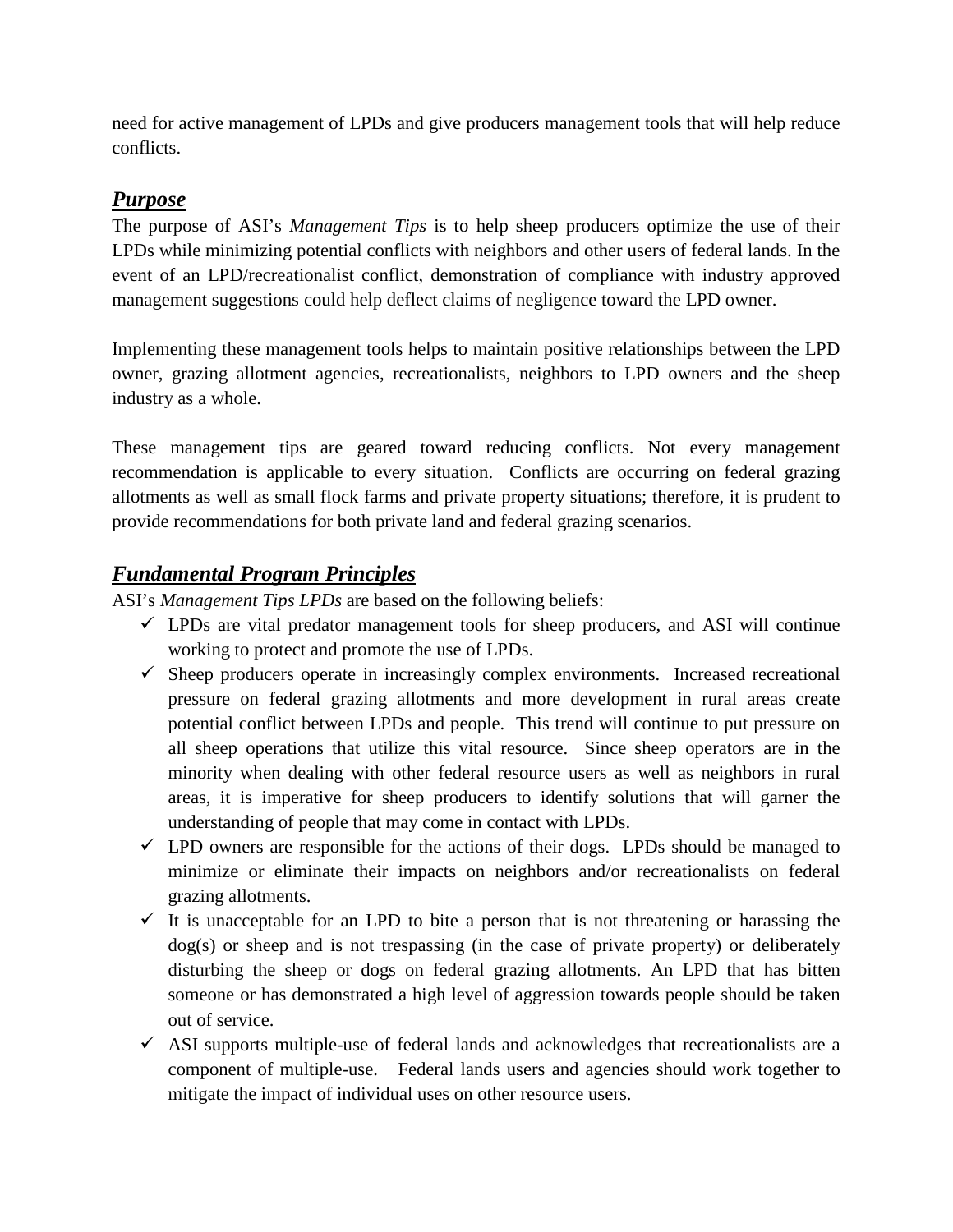- $\checkmark$  ASI supports private property rights. As such, farm flock owners using LPDs in rural areas should strive to keep their LPDs on their own property.
- $\checkmark$  LPDs are intelligent and capable of being trained while remaining effective deterrents for predators.

## *Future Plans for Consideration by ASI*

ASI may consider the providing the following items to LPD owners that want to implement the BMPs:

- $\checkmark$  LPD information signs (first 6 signs are free; additional signs can be purchased).
- $\checkmark$  LPD owner information cards indicating that the owner follows ASI's recommended BMPs (first 25 cards free, additional cards can be ordered).
- $\checkmark$  Plastic storage envelopes for rabies certificates, enrollment cards, etc.
- $\checkmark$  Vaccination and health record book.
- $\checkmark$  LPD informational brochures to distribute to the general public.

#### *Aspects of LPD Ownership*

- $\checkmark$  LPD owners need to familiarize themselves with all laws and ordinances (city, county, state and federal) regarding ownership of dogs and "dogs at large," requirements of dog owners, vaccination requirements and liability of dog owners when their dogs are involved in conflicts with humans, domestic animals or conflicts with wildlife.
- $\checkmark$  Owners need to ensure that all applicable laws or statutes are complied with in regard to the ownership and control of LPDs.

Owners are encouraged to make sure they have adequate liability insurance to cover conflict situations between LPDs and humans, domestic animals and wildlife.

#### *Health Management Recommendations*

- $\checkmark$  Adequate food and water for LPDs should be provided.
- $\checkmark$  Shearing/clipping/grooming of LPDs should be done as appropriate to maintain the health of the LPD.
- $\checkmark$  LPD owners should have one of the following types of identification on each of their dogs: collar and ID tag, microchip, tattoo or ear tag. Paint brands may be used as a supplemental identification method as long as the brands are adequately refreshed in order to assure that ownership of the LPD can be ascertained.
- $\checkmark$  LPD owners should maintain proof of current rabies vaccinations for each LPD. Copies of the rabies certificates (issued by a licensed veterinarian) should be kept readily accessible at all times.
- $\checkmark$  LPD owners should vaccinate dogs for distemper, hepatitis, parvo and leptospirosis. Deworming for canine-specific internal parasites, as well as Ovine Cysticercosis is highly recommended.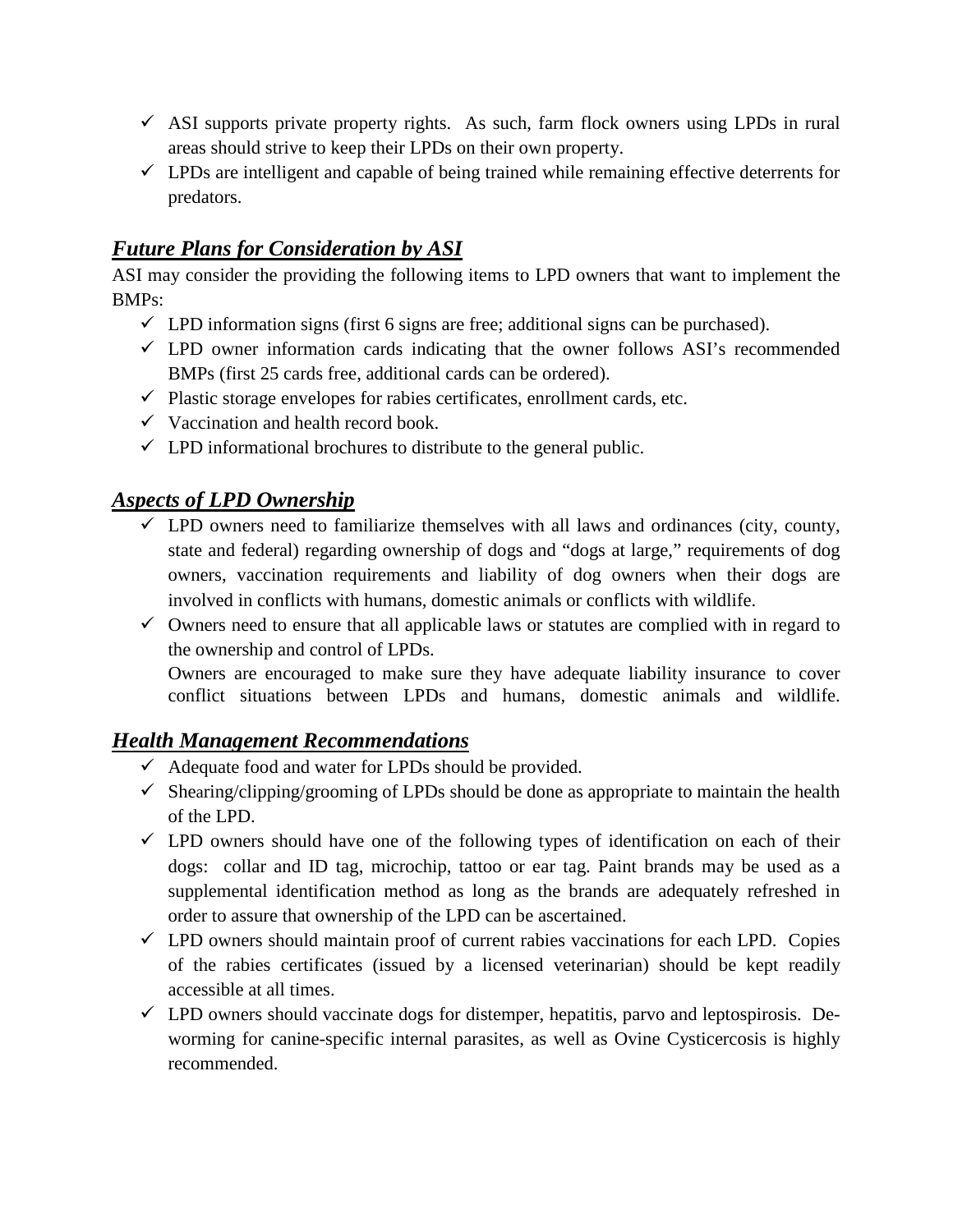- $\checkmark$  Allowing LPDs to feed on sheep carcasses should be discouraged. LPDs feeding on sheep carcasses can serve as hosts for tapeworms that cause Ovine Cysticercosis. Ovine Cysticercosis, commonly referred to as "sheep measles," is a significant cause of carcass condemnation with a resulting economic loss to the industry.
- $\checkmark$  While it is recognized that sexually intact dogs may have characteristics that are beneficial or enhance their livestock protection abilities, as well as the fact that desirable genetics can only be passed along from a sexually intact animal, challenges can arise from LPDs not being spayed or neutered. Producers should be vigilant and have an adaptive management plan for sexually intact LPDs:
	- o Intact males can be more prone to wandering away from the sheep, which leave the sheep exposed to predator attacks.
	- o Intact males are also more prone to fighting with domestic dogs that they may encounter or seek out.
	- o Intact females may distract other LPDs from their duties to guard sheep
	- o Intact females may create fighting among other LPDs, as well as attract other domestic and wild canines to the flock.
	- o Spaying and neutering is one management alternative to address the above mentioned issues.
	- o LPD owners may want to consider removing sexually intact animals from federal grazing allotments if their behavior is counter-productive to protecting the sheep.
	- o LPD owners in farm flock environments may want to consider penning up female LPDs during heat cycles or restricting the movement of intact males if their behavior is counter-productive to protecting their flock.
- $\checkmark$  Sheep producers should not breed LPDs unless they have they time and ability to train the puppies, as well as a market to place excess puppies.
- $\checkmark$  Purchasing older, started working LPD pups from reputable farms and ranches is highly recommended.

## *Livestock Protection Dog Training & Management Recommendations*

- $\checkmark$  LPDs that show hyper-aggressive behavior towards people or other restrained dogs should not be allowed to work on federal lands. These dogs should also not be used on private property if the possibility exists for the dogs to stray into areas where they can cause conflicts with other property owners.
- $\checkmark$  LPD owners should strive to identify LPDs that exhibit targeted aggressiveness toward predators combined with compatibility with people. Sheep producers should consider the various breed of dogs in relationship to the kinds of predators to be encountered, as well as the probability of human (including pet dogs, horses, etc.) encounters. LPD owners should strive for the minimum level of aggressiveness that will protect the flock and yet be compatible with the general public which may come into contact with the LPD.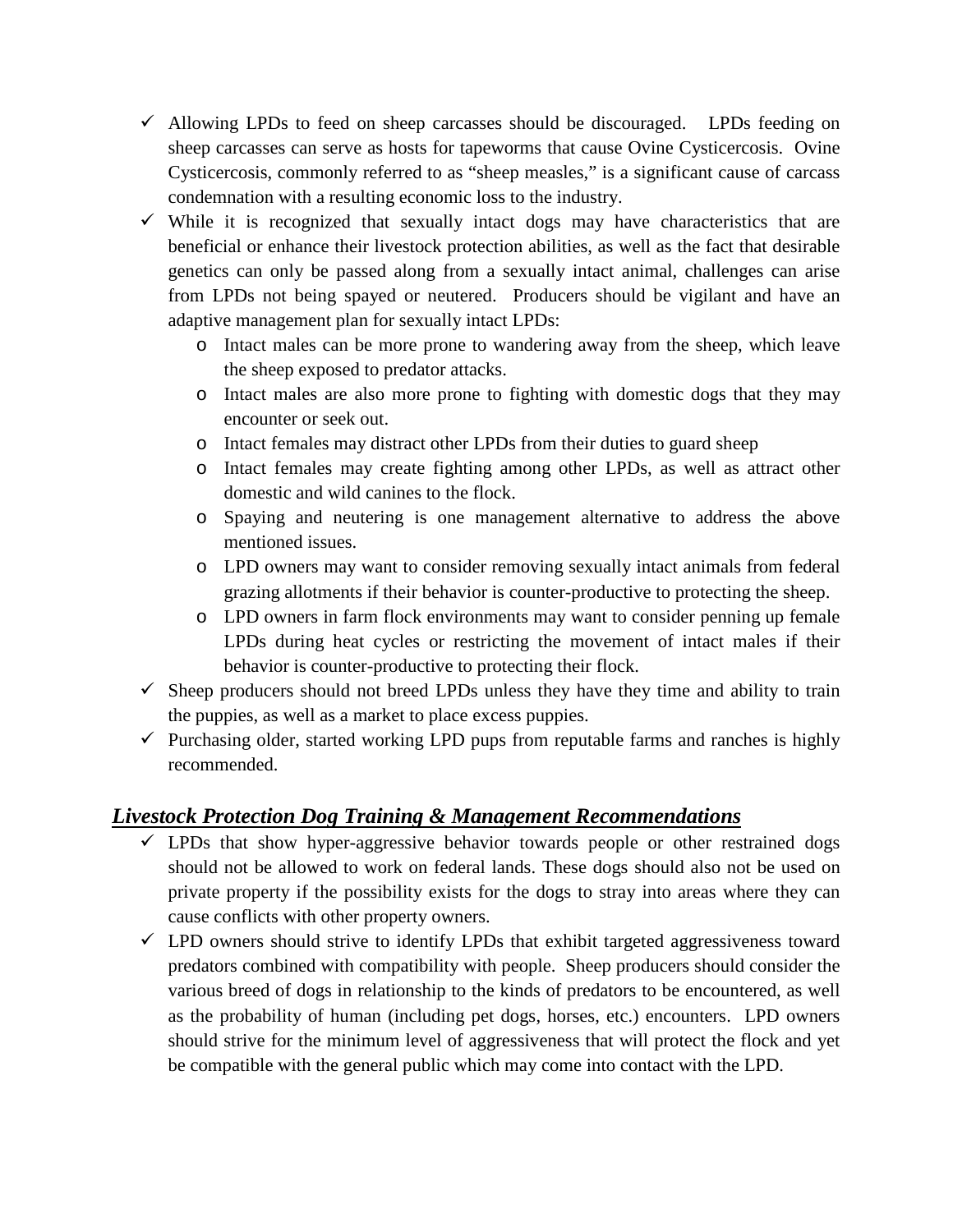- $\checkmark$  LPDs that continually stray beyond an area from which they can protect sheep should not work on federal lands.
- $\checkmark$  LPDs should be trained to respond to the NO command to stop undesirable behavior such as chasing a vehicle or aggressively approaching a stranger. Dogs that will not respond to this command should not be allowed to work on federal lands.
- $\checkmark$  LPDs that cannot be caught should not be allowed to work on federal lands.
- $\checkmark$  LPDS should be social enough to help them recognize that typically people do not pose a threat to the sheep. LPDs should also be exposed to vehicles, ATVs, hikers and bikers to learn that these situations typically do not pose a threat to the sheep.
- $\checkmark$  LPD owners may want to consider tying up their dogs on federal lands if a herder is not present and there is concern for the potential for conflict between LPDs and federal lands users during the herder's absence.
- $\checkmark$  LPDs should be accounted for and efforts need to be made to assure that LPDs are not left behind when moving sheep. If dogs become separated from their sheep, a priority should be placed on recovering the dog within 24 hours of discovering that the dog is missing.
- $\checkmark$  Managing LPDs on private property presents unique challenges. It is recognized and understood that an LPD's primary objective is to ward off predators and protect their sheep, and that property lines often times mean little to an LPD who is actively carrying out these duties.
	- o In order to reduce conflicts and maintain good relationships with neighbors, LPD owners should strive to keep their dogs on their own property, which may mean significant improvements to property lines.
	- o LPD owners should contact adjacent neighbors and explain that LPDs are being used to protect livestock, how LPDs behave when they are performing their duties and if a predator is approaching or threatening the sheep, the LPD may chase the predator off of the property.
	- o If an LPD has left the owner's property, the owner should take immediate action to find their LPD and bring it home.
	- o LPDs that continually stray away from private property into areas from which they cannot protect their sheep and that cannot be easily caught and leashed should not be used.
	- o Owners of LPDs should make a special effort to inform neighbors about their LPD, explaining that it may take some time for the dog to get settled in with its flock and new settings and to contact the owner immediately if the LPD has strayed onto their property.
- $\checkmark$  LPD owners in farm flock environments should also explain to their neighbors that LPD perceive other canines as a threat to the sheep, and if other dogs stray near the sheep, they may be injured or killed by the LPD.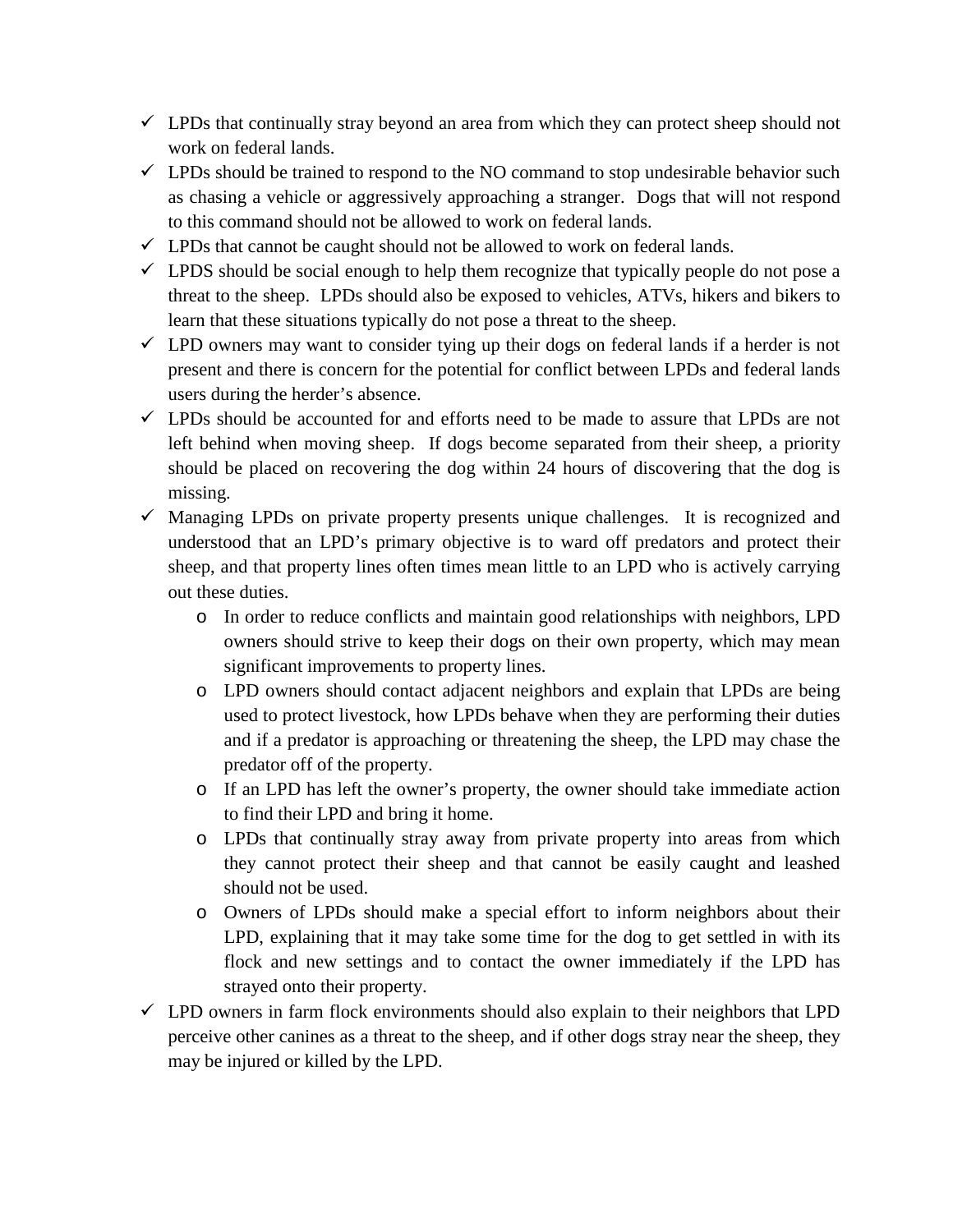### *Herder Education Recommendations*

- $\checkmark$  Herders should have reasonable access to a phone or radio to contact the livestock owner regarding LPD management issues.
- $\checkmark$  Herders should be provided with LPD brochures and information cards that list the livestock owner's name and contact information that can be distributed to the general public and others who may come into contact with the sheep and LPD's. Herders should know where the rabies vaccination certificates are located and should be prepared to share those with appropriate governmental officials/law enforcement if requested.
- $\checkmark$  Herders should be required to contact the livestock owner as soon as possible in order to notify the owner if a LPD is missing so the LPD can be returned to the sheep or removed from the allotment.
- $\checkmark$  Herders on federal lands should have voice control over LPDs using the command NO to stop undesirable behavior.
- $\checkmark$  Herders should not allow LPDs to roam beyond that area which is reasonable to provide protection to the sheep or to chase or excessively bark at vehicles, hikers, bikers or wildlife that does not pose a threat to the sheep.
- $\checkmark$  Herders should post LPD information signs near the sheep and/or sheep camp.

## *Agency Cooperation Recommendations*

- $\checkmark$  LPD owners should contact appropriate agencies (animal control, sheriff's office, wildlife department, veterinarians, etc.) and explain the use of LPDs in their area.
- $\checkmark$  Owners should advise agencies to contact them immediately if an LPD is found or if there is a conflict with neighbors, recreationalists or wildlife.
- $\checkmark$  LPD owners should make every effort to educate agencies about LPDs and to rectify conflict situations as soon as they arise.
- $\checkmark$  Permittees and agencies should cooperate in ensuring that trailheads are posted with appropriate LPD information signs when flocks are in the vicinity and contact is likely.
- $\checkmark$  Permittees and agencies should cooperate in developing routing schedules designed to ensure that flocks and associated LPDs are no closer than  $\frac{1}{4}$  mile to any trailhead, significant use trail, developed or significant use dispersed recreational site, etc. during weekends, holidays or other high potential recreational use periods as specified by the agencies.
- $\checkmark$  Permittees and agencies should cooperate to ensure that potential overlap of permitted activities such as permitted sheep grazing and recreational events or work project activities is managed to reduce the potential for conflict between the dogs and the other users, and should make timely and appropriate information available to all parties to allow for proactive planning to minimize risk of conflict.
- $\checkmark$  Permittees and agencies should consider the use of temporary closure orders to limit recreational use in areas of significant potential conflict.